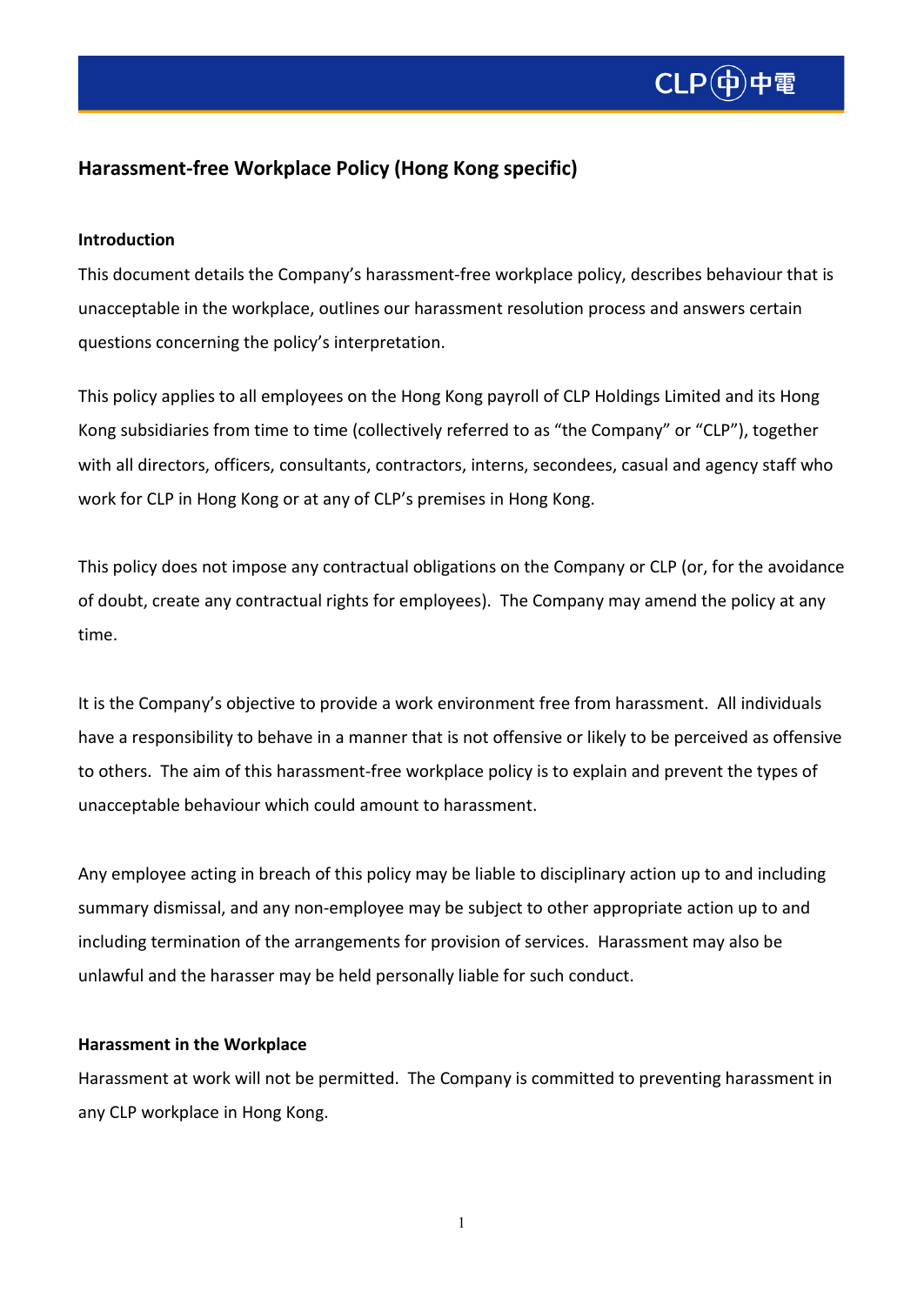

This policy prohibits any form of unlawful harassment. Under Hong Kong law, harassment is currently prohibited on the grounds of gender, disability and race. In addition, this policy also prohibits harassment on the grounds of nationality, religion, age, family status and sexual orientation, which are not unlawful, but which the Company considers inappropriate and unacceptable. Any employee on the Hong Kong payroll but working outside Hong Kong, must also abide by any law applicable in the place where that employee is working.

If an employee considers that he or she is being harassed on grounds other than those stated above, but which a reasonable person would regard as inappropriate and unacceptable, then the case should be reported and addressed under the Company's Grievance Resolution Policy.

The objective of this policy is to provide a work environment free from harassment. The Company prohibits any form of harassment on the grounds detailed above by or towards any of its employees, directors, officers, consultants, contractors, interns, secondees, casual and agency staff, suppliers, customers or any persons visiting CLP's premises in Hong Kong.

Forms of harassment can include, but are not limited to, unwelcome verbal, non-verbal and physical conduct. Please refer to "Forms of Harassment" below for further details and examples. Individuals who believe they have been subjected to harassment, and individuals who observe or become aware of harassment, should follow the "Harassment Resolution Process" detailed below. It is not safe for individuals to assume that the Company is already aware of a problem. All concerns about possible harassment should be addressed in accordance with the Harassment Resolution Process, so that appropriate corrective steps can be taken.

In addition, the Company will not tolerate intimidation or victimisation of any individual who reports a concern about harassment or who assists in any investigation of alleged harassment. Individuals must be able to raise concerns and make reports without fear of reprisal. Any victimisation or retaliation against an individual who has complained of harassment can be expected to lead to disciplinary action against the retaliator (where the retaliator is an employee) or other appropriate action (where the retaliator is a non-employee).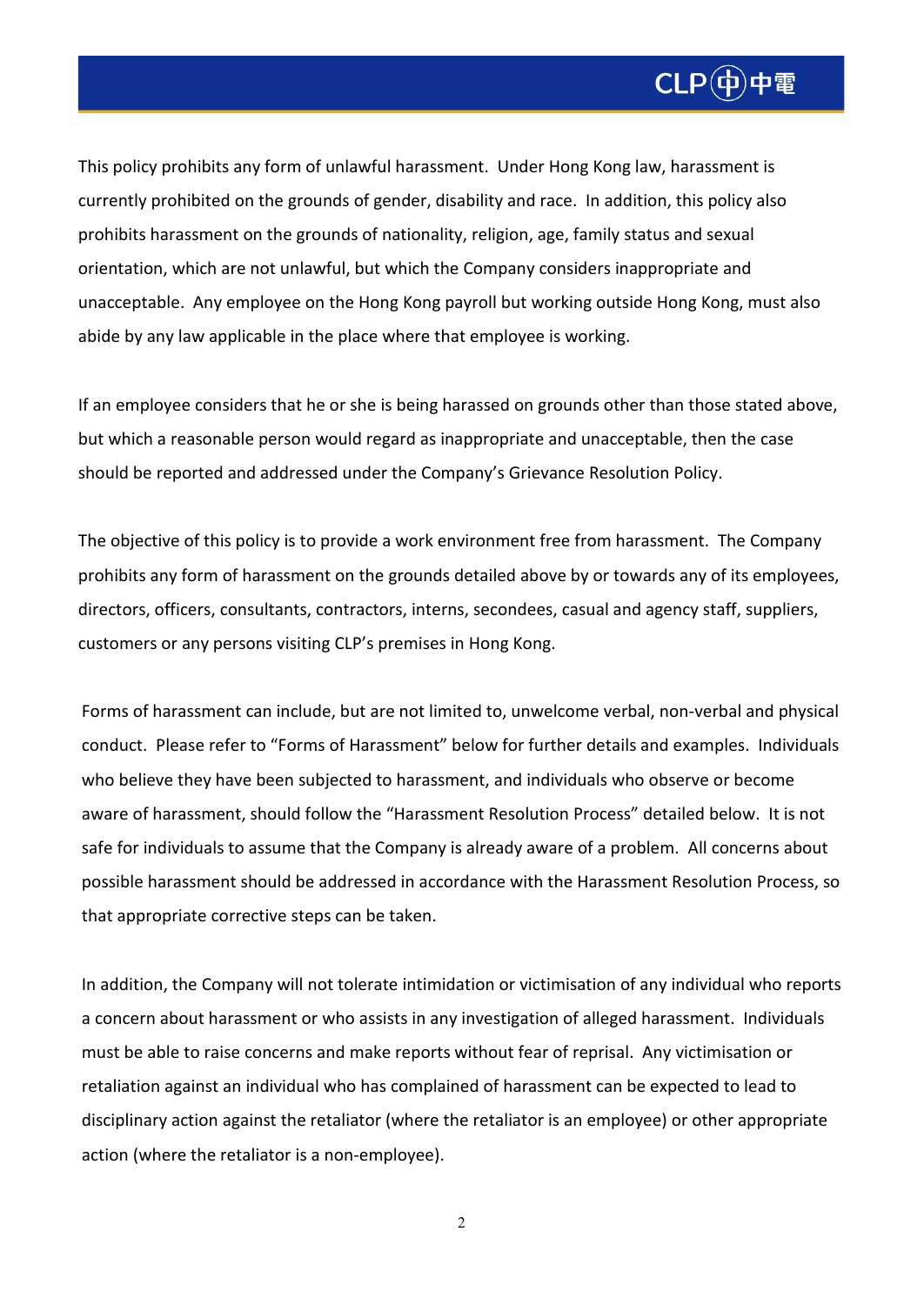This policy contains a detailed explanation of what can constitute harassment. Any questions about what constitutes harassment should be directed to the Human Resources Department.

#### **Categories of Harassment**

For the purposes of this policy, there are two broad categories of harassment which can be described as follows:

(1) Creation of a Hostile Work Environment: This occurs when a person engages (either alone or with other persons) in conduct on a ground which is prohibited by this policy (whether or not unlawful under the laws of Hong Kong) and which creates an intimidating or hostile work environment for another person.

To determine if specific behaviour creates an intimidating or hostile work environment, a "reasonable person" test will be applied  $-$  i.e. would a reasonable person have expected that the behaviour could create an intimidating or hostile work environment?

(2) Unwelcome Conduct: This occurs when a person engages in unwelcome conduct on a ground which is prohibited by this policy (whether or not unlawful under the laws of Hong Kong) towards another person in circumstances where a reasonable person would have anticipated that the other person would be offended, humiliated or intimidated by the conduct.

This type of harassment includes misuse of authority, where the purpose or effect of the harassment is to allow an employment decision to be affected by the submission to, or the rejection of, inappropriate demands, including demands of a sexual nature.

It is important to be aware that the intention or motive of the alleged harasser is not relevant when determining whether behaviour is unwelcome. The conduct does not have to be intended or designed to harass a person for it to be considered harassment.

Behaviour which constitutes harassment may fall within (1) or (2) above or both. Further examples are given below.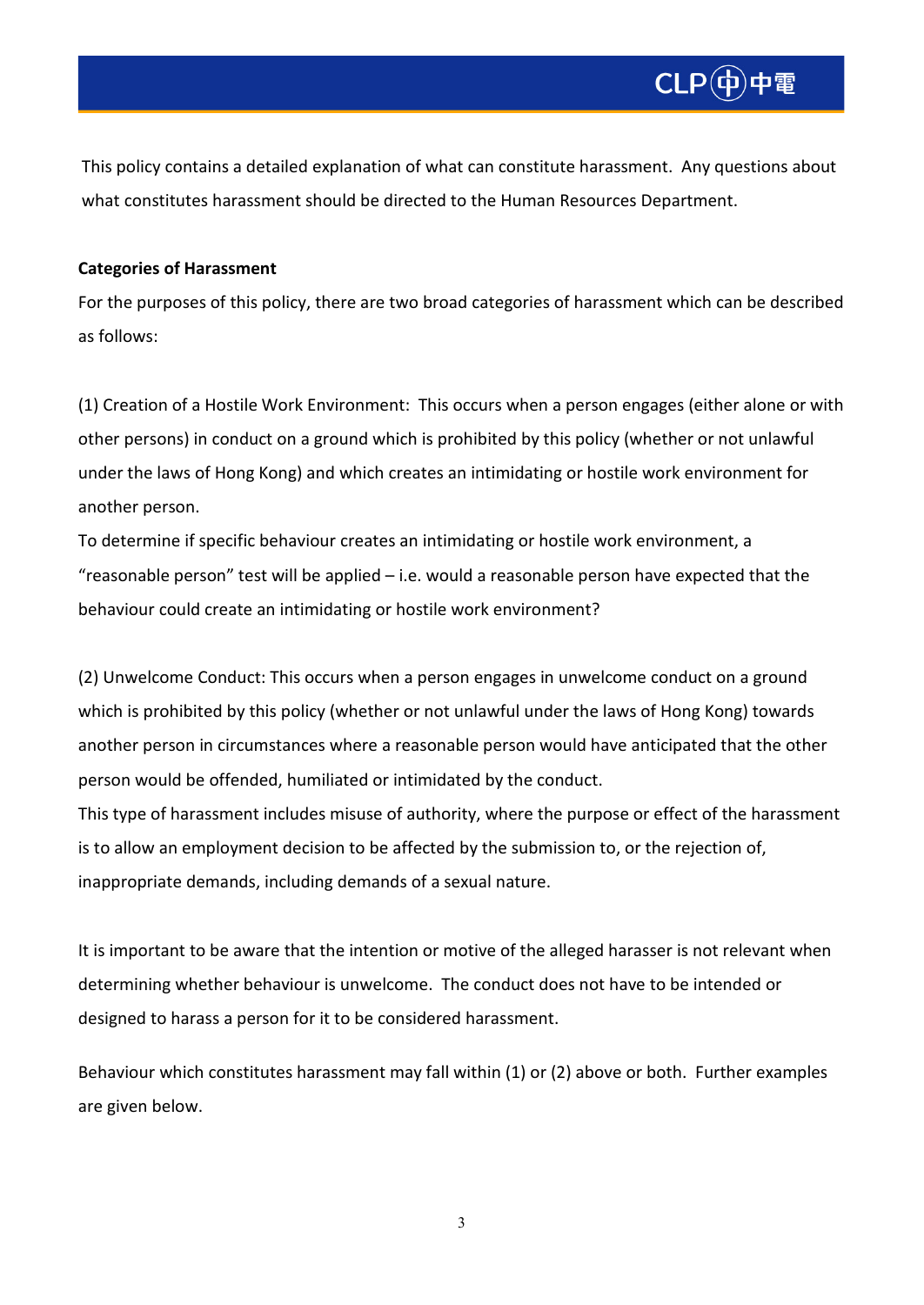

#### **Forms of Harassment**

Harassment can occur in several different types. Listed below are common forms harassment can take, with some examples. These are examples and not exhaustive lists:

Verbal conduct on a ground which is prohibited by this policy (whether or not unlawful under the laws of Hong Kong) - for example, of a sexual or racial nature, such as:

- degrading jokes, comments or innuendoes relating to an individual's protected characteristics;
- racial or ethnic slurs or epithets;
- sexually graphic comments or epithets;
- unwanted sexual flirtations or propositions;
- threats of harm or violence.

Verbal harassment can be in the form of oral, written or electronic communications, including email and voice mail.

Non-verbal conduct on a ground which is prohibited by this policy (whether or not unlawful under the laws of Hong Kong) - for example, of a sexual or racial nature, such as:

- derogatory, demeaning or suggestive posters, cards, cartoons, graffiti, drawings;
- pornographic material;
- suggestive gestures or objects;
- intimidating or threatening gestures or behaviour;
- the organising of kiss-o-grams or strip-o-grams.

#### Physical conduct, such as:

- unnecessary and unwanted touching;
- impeding or blocking movements;
- physical interference with normal work or movement;
- assault.

Please refer to Annexes 1 and 2 to this harassment-free workplace policy for examples of conduct which is not harassment, a guide to assessing behaviour, and some questions and answers.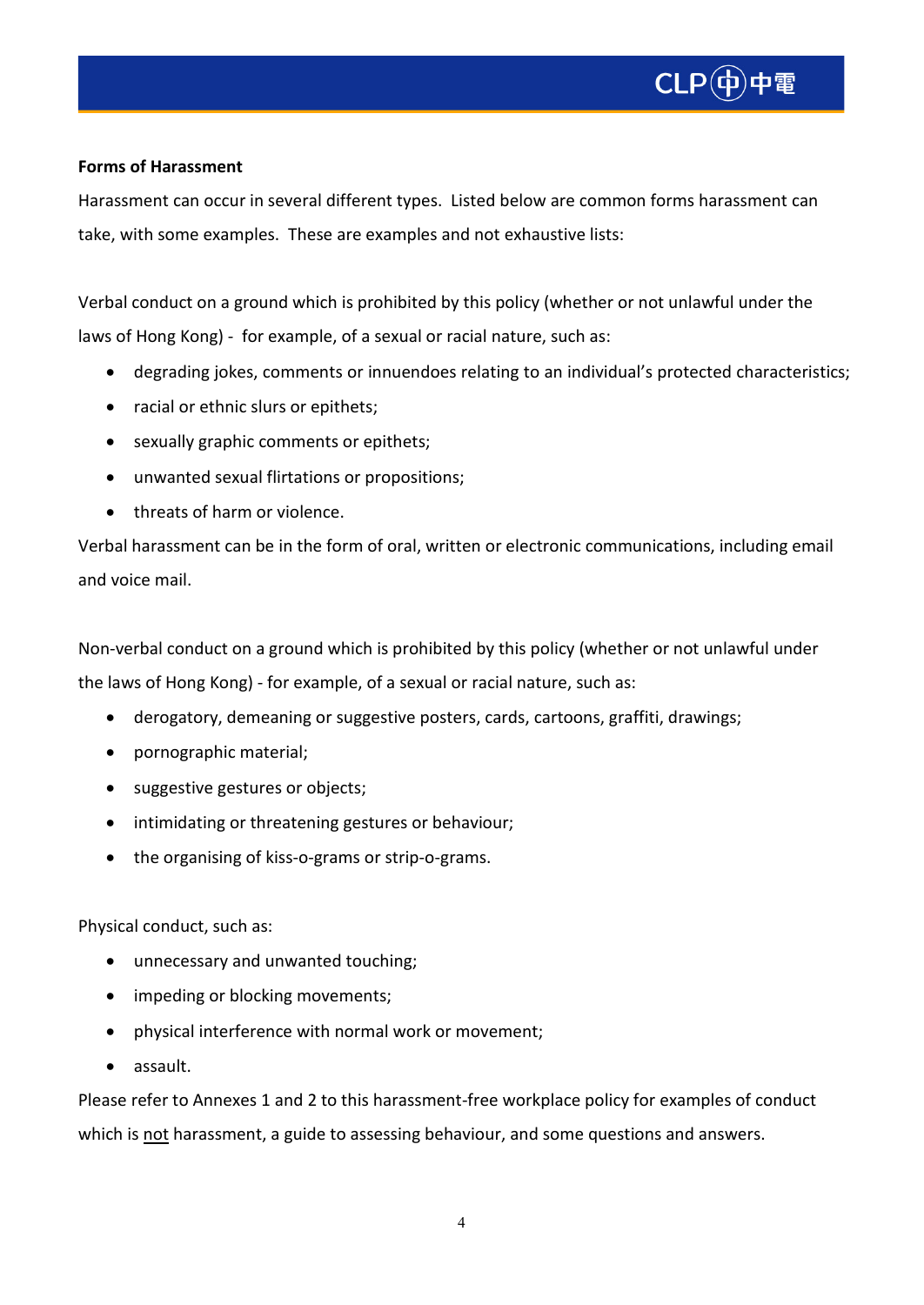

#### **Harassment Prevention**

Harassment will not be tolerated by the Company. The Company has a clear objective of providing a working environment free from harassment. The Company has taken a number of actions to prevent harassment from occurring. These actions include:

#### **Policy**

The Company has implemented this harassment-free workplace policy which expressly prohibits forms of harassment as described above, including unlawful harassment and other behaviour which the Company considers inappropriate and unacceptable.

#### **Harassment Resolution Process**

The Company has also put in place a harassment resolution process which provides a procedure to follow for any individual who observes or becomes aware of harassment or who believes he or she has been subjected to harassment.

#### **Communications**

New employees and contractors learn about our harassment-free workplace policy and harassment resolution process at the commencement of employment or engagement. Subsequent communication occurs through periodic reminders communicated to them. The policy and resolution process are included in MyWorkplace under GHR Portal.

#### **Education and Training**

Our harassment-free workplace policy is included in our induction program for new hires and the contract for services with any newly appointed contractor. The Company also conducts periodic training for employees and contractors, including supervisors and managers, on discrimination and harassment.

#### **Enforcement**

Any employee acting in breach of this policy may be liable to disciplinary action, up to and including summary dismissal, and any non-employee may be subject to other appropriate action up to and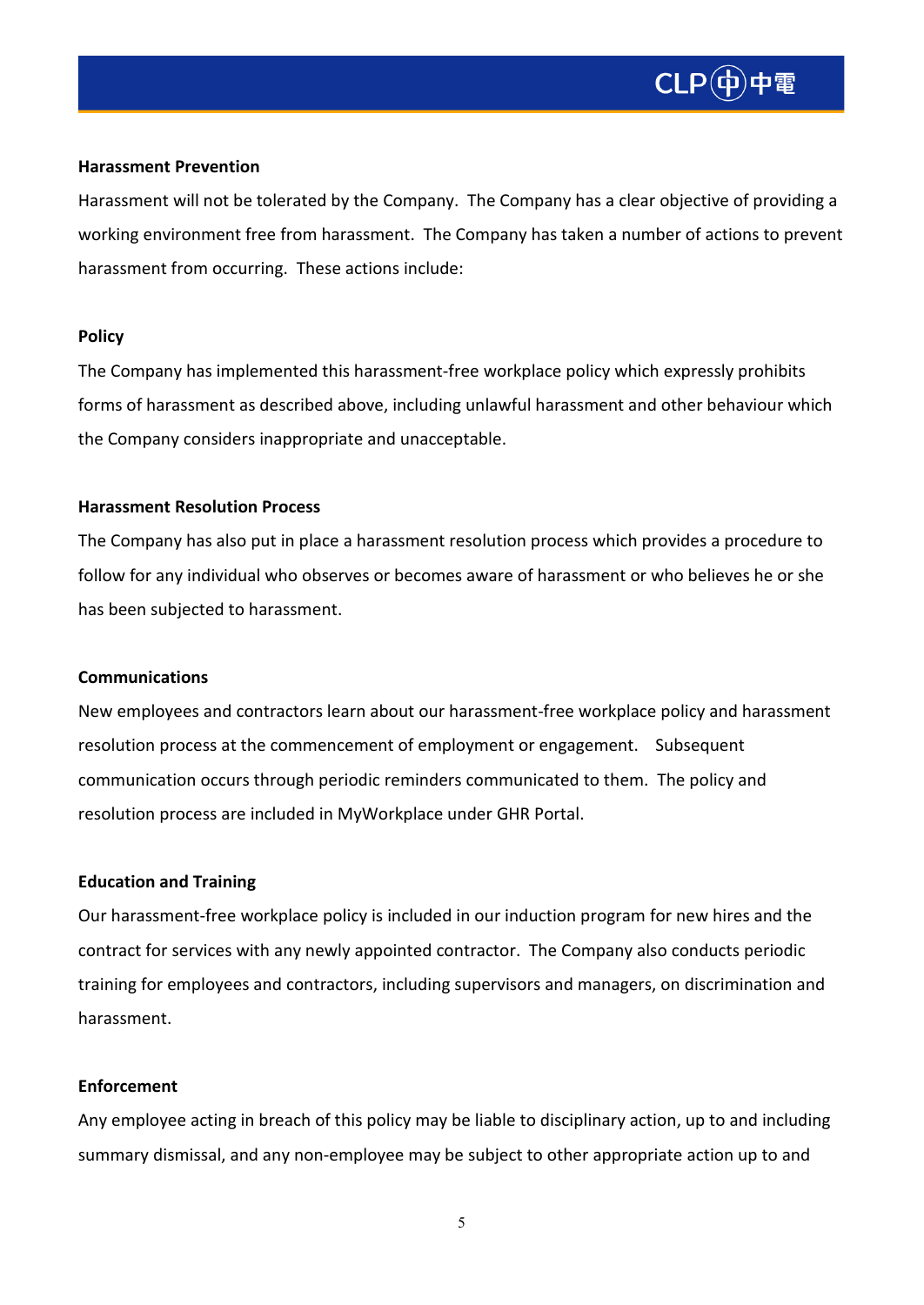

including termination of the arrangements for provision of services.

#### **Harassment Resolution Process**

The Company provides the following resolution process for any individual who observes or becomes aware of harassment or who believes that he or she has been subjected to harassment.

It is important that individuals follow this process, because failure to report harassment may allow the inappropriate behaviour to continue unchallenged. This can signal to the perpetrator that the behaviour may be acceptable and create an opportunity for more individuals to be harassed.

The Company's harassment handling process includes the following steps:

#### **1. Report of Harassment**

If an individual observes or becomes aware of harassment or believes that he or she has been the subject of harassment, he or she should promptly report his or her concerns about the conduct to a supervisor, management or Human Resources. The Company expects a report to be made at the earliest possible opportunity. A supervisor or manager who receives a report of alleged harassment must promptly notify Human Resources.

To ensure a fair and proper handling of concerns, individuals who report alleged harassment are expected to identify themselves. Anonymous complaints will not usually be accepted. The Company's objective will be to limit disclosure of the complainant's identity to those involved in the course of the Company looking into the matter or as part of any formal investigation, including the alleged harasser and any relevant witnesses.

The individual concerned may of course also inform the person responsible. In confronting potentially harassing conduct, an individual should be direct and candid, and clearly communicate that the behaviour is considered unwelcome and offensive and must stop.

If an individual believes that he or she has been the subject of harassment, it is recommended that he or she should keep a record of all events, from the first instance.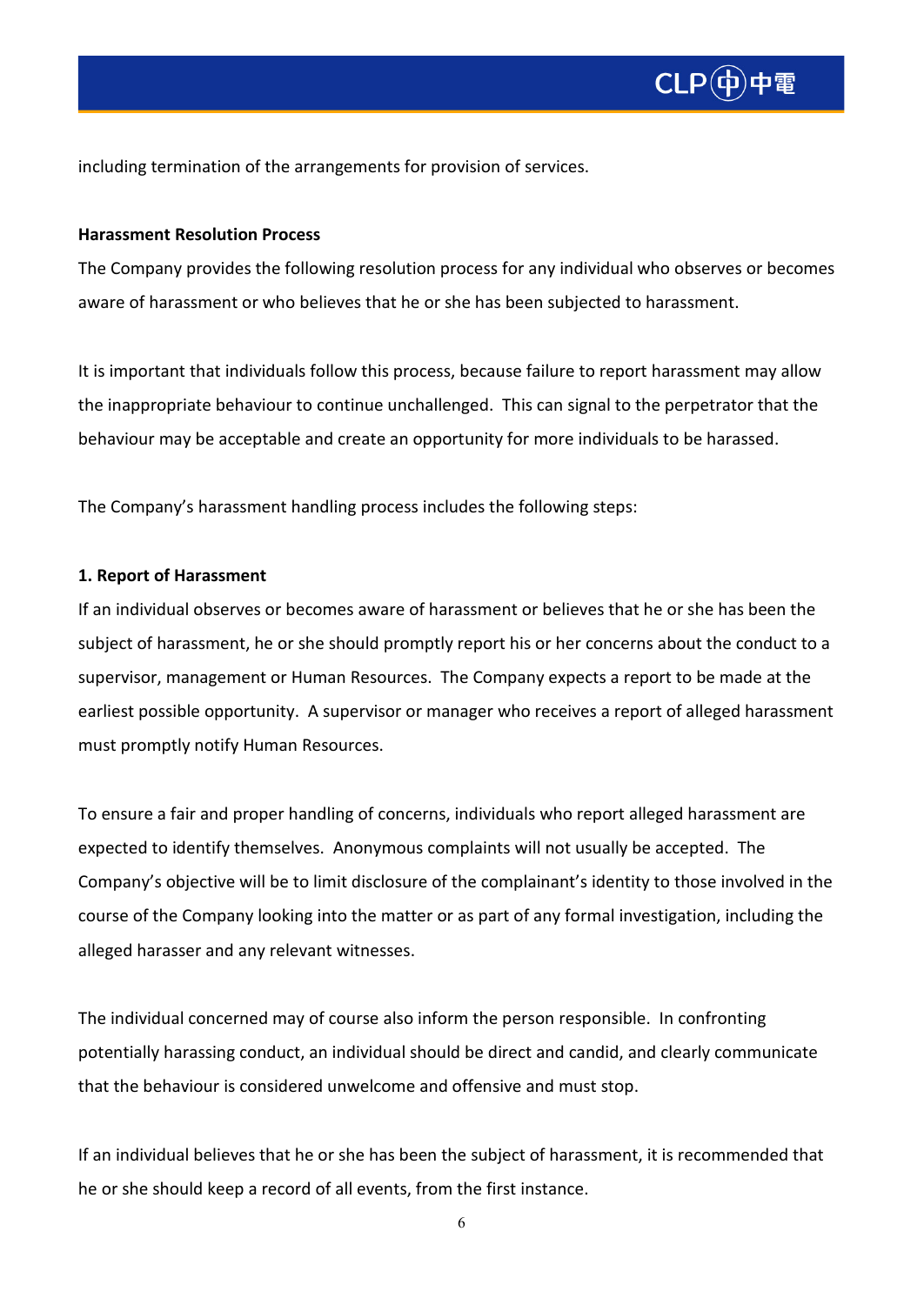

#### **2. Investigation or other Appropriate Action**

In circumstances where an individual reports a concern, or the Company otherwise becomes aware of possible harassment occurring, the Company will look into the matter. This can be expected to occur even if an individual involved does not request the matter to be dealt with.

If the Company considers that the circumstances are such that a formal investigation is not appropriate or not warranted or not viable, it will take such other steps as it considers appropriate to resolve the matter.

Where the Company decides to carry out a formal investigation, this will take place as soon as possible.

Whilst every effort will be made to conclude an investigation expeditiously, the numbers of people involved and the scope of the matters being investigated may impact on the time taken. The scope and nature of the investigation will be determined by the Company and may include individual meetings with each of the relevant parties, including the alleged harasser, who will be informed of the allegations and given an opportunity to respond to them.

(If any individual raises a concern which is found to be capricious, malicious or knowingly false, then any ongoing investigation will cease and disciplinary or other appropriate action may be taken against the individual; but as long as a concern is raised in good faith, the Company will not take any such action.)

#### **3. Outcome of Process**

If a concern is raised and is upheld, the individual will be notified and given an explanation of what action is proposed. The individual may not be provided with details of any action taken against the alleged harasser, as this is confidential between the Company and the alleged harasser. If the alleged harasser is an employee, disciplinary action may result in the summary dismissal of the harasser if the concern is upheld and sufficiently serious. If the alleged harasser is a non-employee, other appropriate action may be taken up to and including termination of the arrangements for provision of services. If an individual's concern is not upheld, the individual will also be advised.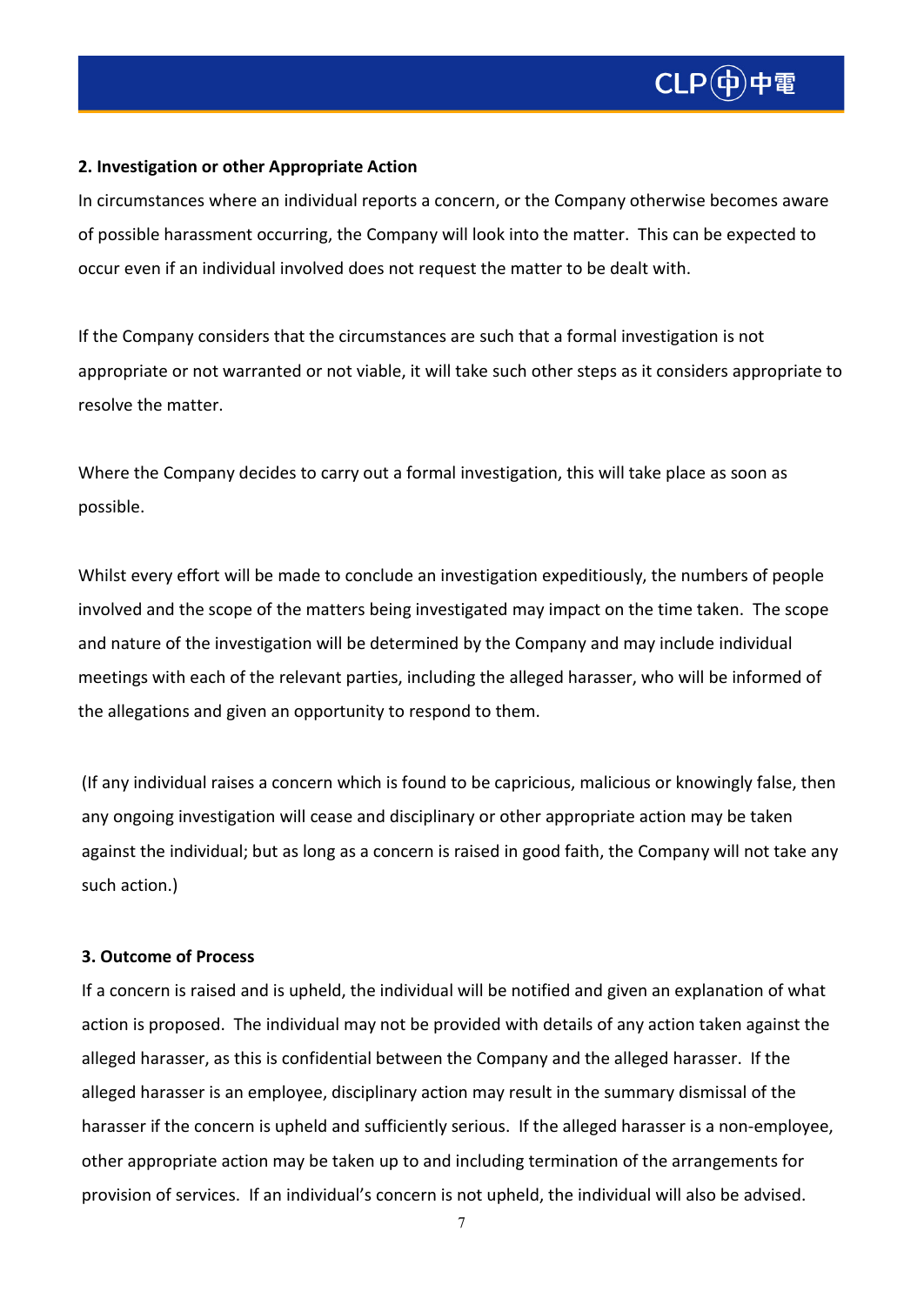

#### **4. Confidentiality**

Confidentiality is an extremely important part of this process. Anyone who participates in an investigation must not disclose or discuss the case or the names of those involved with anyone who is not directly involved in the matter. An individual who raises concerns of alleged harassment must be aware that his or her concerns will need to be put to the alleged harasser and disclosed to others (e.g. relevant witnesses) in the course of the Company looking into or investigating the matter. However, the Company's objective will be to limit the persons to whom such disclosure is made.

#### **5. Protection against Retaliation/ Victimisation**

The Company will not tolerate retaliation or victimisation of any individual for reporting an allegation of harassment or assisting or participating in any manner in any investigation into alleged harassment conducted by the Company. Retaliation or victimisation by an employee can be expected to lead to further disciplinary action, and retaliation or victimisation by a non-employee can be expected to lead to other appropriate action.

#### **6. Advice and Information**

If an individual has any queries about the harassment resolution process, or is unsure whether an incident or series of incidents amounts to harassment, or otherwise requires advice or information regarding harassment, the individual should contact Human Resources.

#### **7. Other Redress**

This process is without prejudice to an individual's right to lodge a complaint of harassment directly with the Equal Opportunities Commission or take action in the District Court.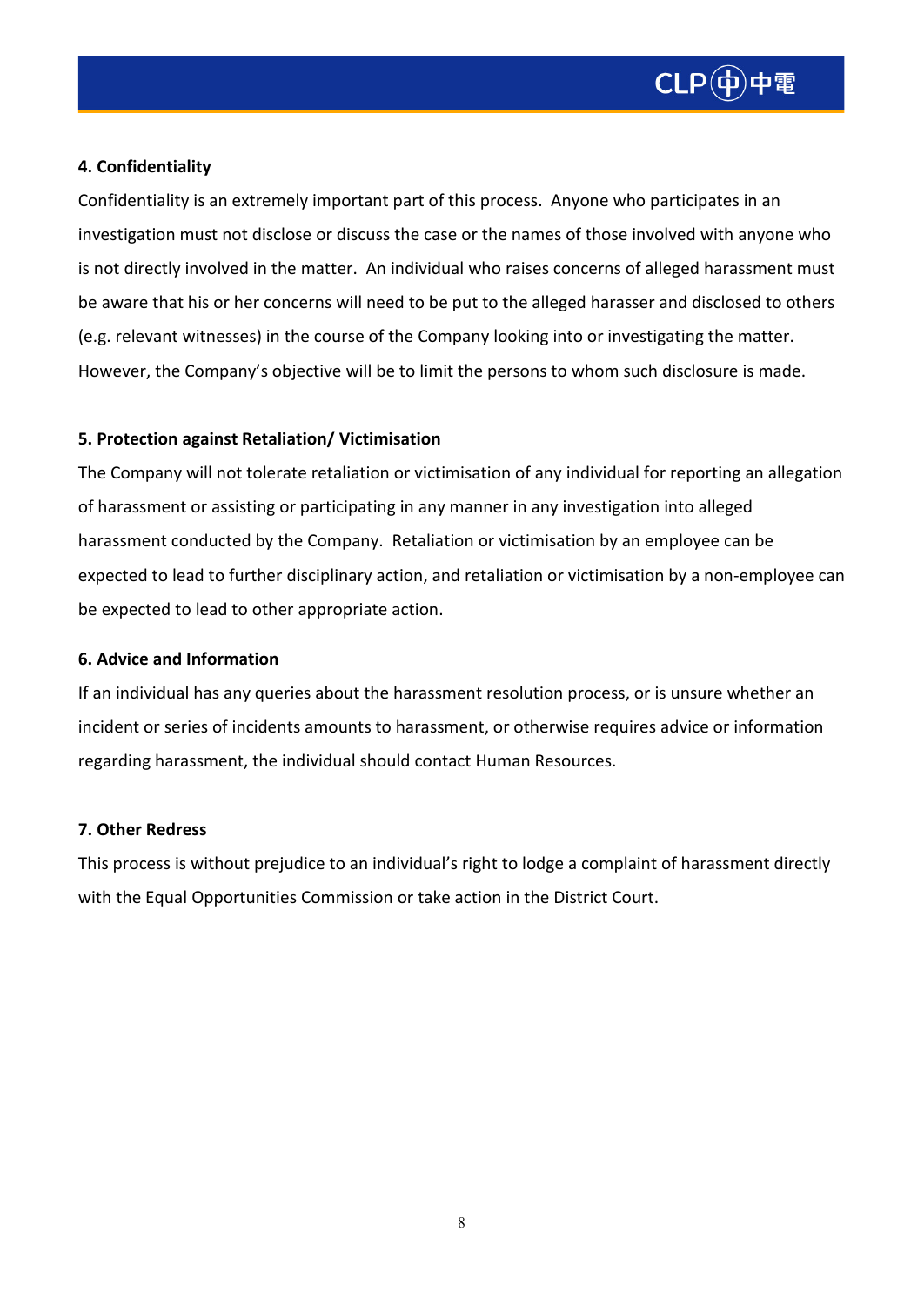# $Cl P(b)$ 中雷

### **Annex 1: Conduct which is not Harassment**

The following examples illustrate situations that are unlikely to constitute harassment:

- Yongmei and Dale are co-workers who met whilst working together on a project. They got on well and became good friends. They often have drinks together after work. Yongmei and Dale have voluntarily entered into a mutually agreeable personal relationship that does not involve unwelcome conduct or adversely affect their office environment. A relationship which is freely accepted by each person involved does not constitute harassment.
- Tom is Chinese and his supervisor is Indian. After repeated verbal warnings, Tom's supervisor raises concerns with him again about failing to send the weekly project report to the client on time. He tells Tom that any further failures may lead to a formal programme of performance management. Tom's supervisor's comment is unrelated to Tom's race, and was not made on any other ground prohibited by this policy, so does not constitute harassment. Supervisors have a responsibility to give appropriate feedback and take appropriate corrective action when an employee's work or conduct is unsatisfactory.
- Shun Fong calls Mandy and Robert into her office and tells them that for the next week they are assigned to assist Ying and that all of their other work commitments should be regarded as secondary until Ying's project has been completed. Shun Fong's conduct is not on a ground which is prohibited by this policy so does not constitute harassment. In order to get work done, supervisors often have to make difficult decisions about how work will be done. Examples include moving people's work areas or changing work assignments. These decisions may or may not please others, but they are highly unlikely to constitute harassment.

In addition, the policy does not prohibit work-related conduct that an individual may find personally offensive or intimidating, such as candid feedback from a supervisor regarding inadequate work performance or counselling for poor attendance. Rather, the policy prohibits conduct on certain specified grounds and applies a reasonableness standard in determining whether the conduct falls within the definition of prohibited harassment.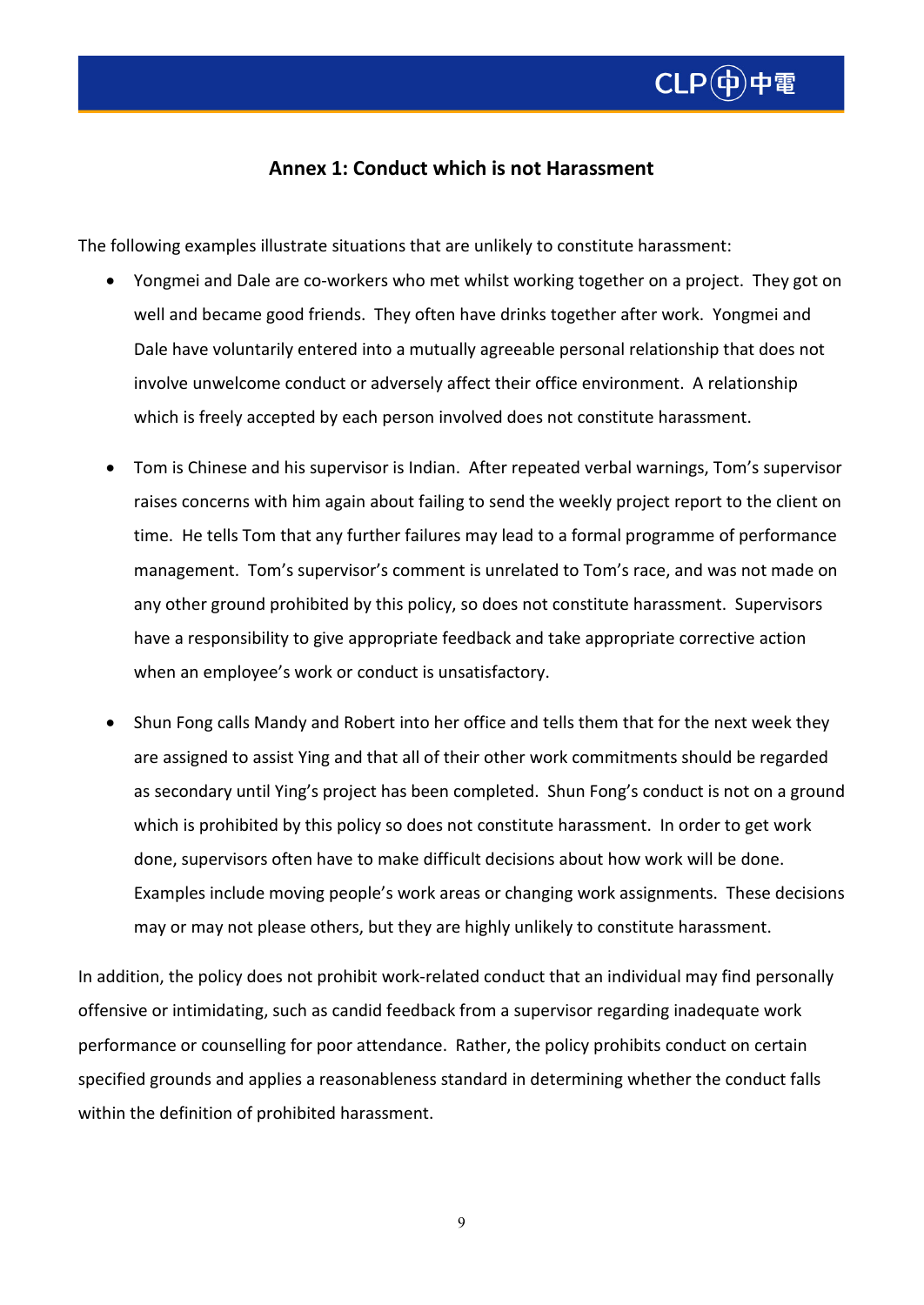

#### **Assessing Your Behaviour**

A good rule to follow is as follows: if there is any question in your mind about whether your own behaviour or comments might constitute harassment, stop the behaviour and don't make the comments.

Could your behaviour be considered harassing? Consider the following:

- o Would you change your behaviour if your spouse, son or daughter were within hearing distance?
- o Would you feel uncomfortable if the same behaviour or comment were directed at you or someone in your family?

**If you answered "yes" to any of these questions, your behaviour or comments could be considered harassment.**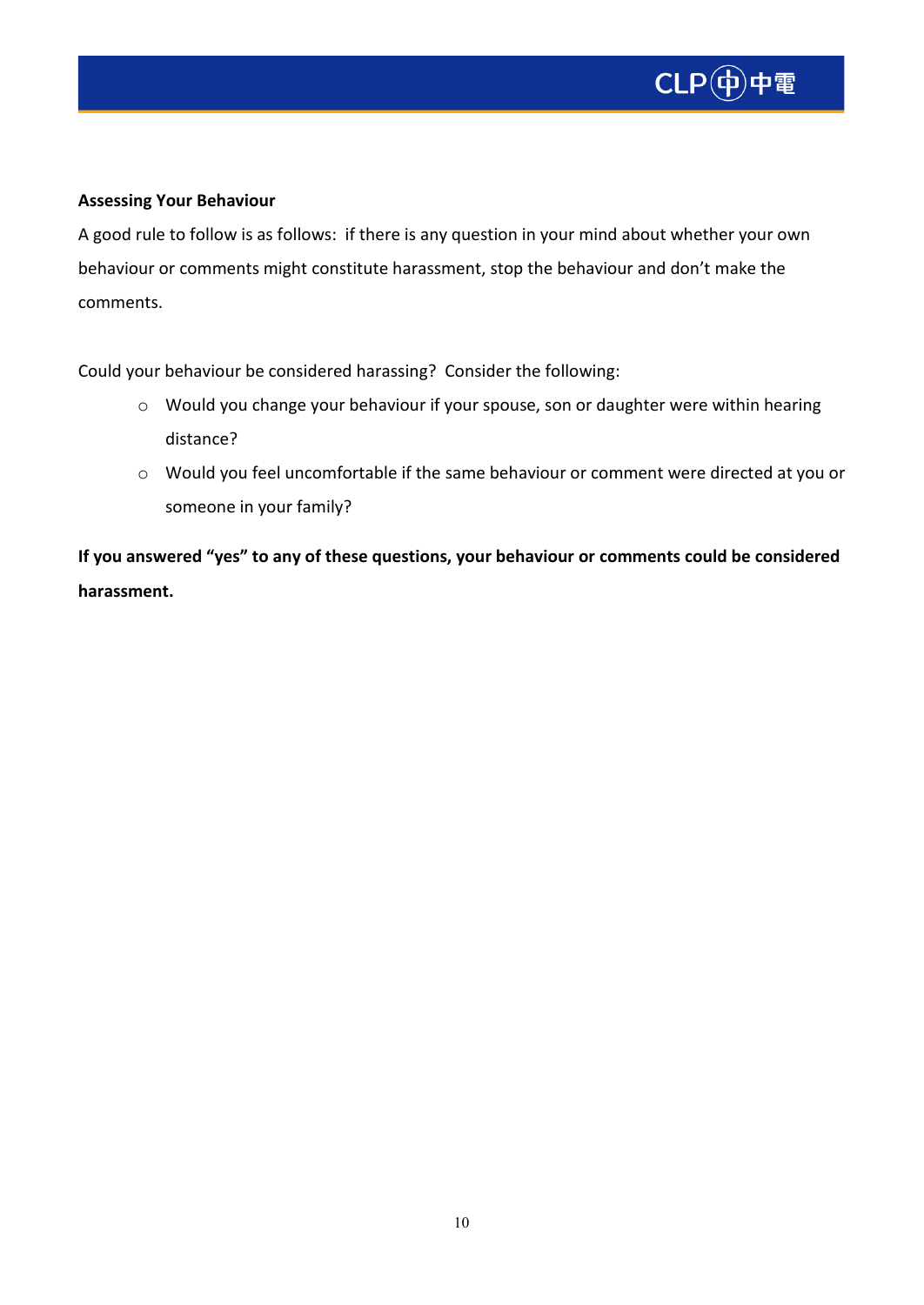

#### **Annex 2: Questions & Answers**

#### **1. Is the "workplace" limited to CLP's physical premises?**

No. "Workplace" is broadly defined for these purposes. It includes not only CLP's premises in Hong Kong but also off-premises CLP-sponsored functions, and places visited for meals, travel or accommodation while on CLP business.

Off-the-job locations may be considered an extension of the workplace when off-the-job behaviour creates a hostile work environment for another person. For example, repeatedly making unwanted calls to a co-worker outside of normal working hours is prohibited by the policy if this behaviour creates a hostile work environment for that other person.

#### **2. What is meant by the term "***reasonable person***"?**

The term "*reasonable person*" is used within Hong Kong Law and this policy to describe an objective standard for determining if harassment has occurred. It is a tool for analyzing whether the verbal, non-verbal or physical conduct in question would be offensive to others and not just to the complainant. What is "reasonable" will of course depend on the particular circumstances of each case.

For example - an employee alleges that her work colleague made repeated unwelcome sexual advances toward her. An investigation discloses that the alleged "advances" consisted of invitations to join a group of employees who regularly socialized at dinner after work. The colleague's invitations, viewed in that context and from the perspective of a reasonable person, would not have created a hostile environment and therefore did not constitute sexual harassment.

**3. Would a reasonable person be offended to see inappropriate or sexually explicit material on a co-worker's computer or personal electronic device?** 

Yes. This type of material clearly could create an offensive work environment for the person who is unwillingly or unexpectedly subjected to it.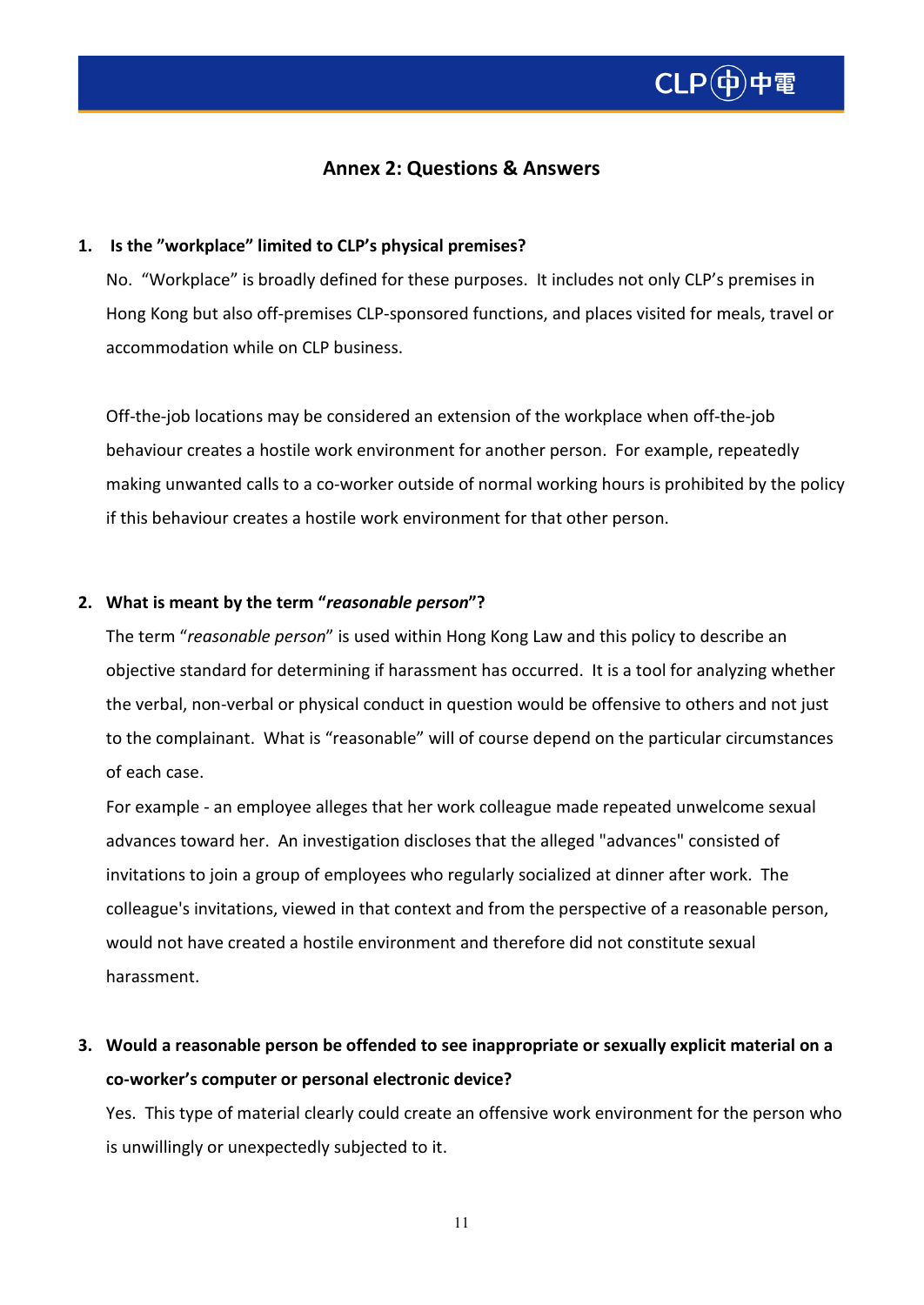

# **4. Can I tell my supervisor about a harassment incident "off-the-record" and request that no action be taken?**

No. When an individual raises a concern that could potentially be a violation of this policy, the Company has an obligation to investigate that concern and, if appropriate, take corrective action. Supervisors are not permitted to keep potential policy violations "off-the-record", nor can they agree not to take action in the face of a possible violation of Company policy.

#### **5. What protection is there against false complaints?**

If it is determined during the course of an investigation that an individual has knowingly raised an untruthful concern about alleged harassment, appropriate disciplinary action will be taken where the individual is an employee, and other appropriate action will be taken where the individual is a non-employee. Disciplinary or other appropriate action for intentionally making a false complaint of harassment does not constitute retaliation under the provisions of this policy. If a concern is raised in good faith, the Company will not take such action.

## **6. Are contract workers and other non-company workers at the work site covered by the Company's harassment-free workplace policy?**

Yes. Harassment by or against contract workers and other non-company workers e.g. customers or visitors is prohibited by this policy. Contract workers are expected to comply with the requirements of this harassment-free workplace policy. Failure to do so can lead to their being denied access to the workplace.

#### **7. Is behaviour that is acceptable in a social situation always acceptable in the workplace?**

No. Some behaviour which might be acceptable in a social situation may constitute harassment in the workplace. For example, if a male supervisor spends 30 minutes speaking to his junior female employee at a work-related social function, that is unlikely to constitute harassment. In contrast, if he repeatedly spends time in the employee's office seeking to engage her in nonwork-related discussions, this may be unacceptable.